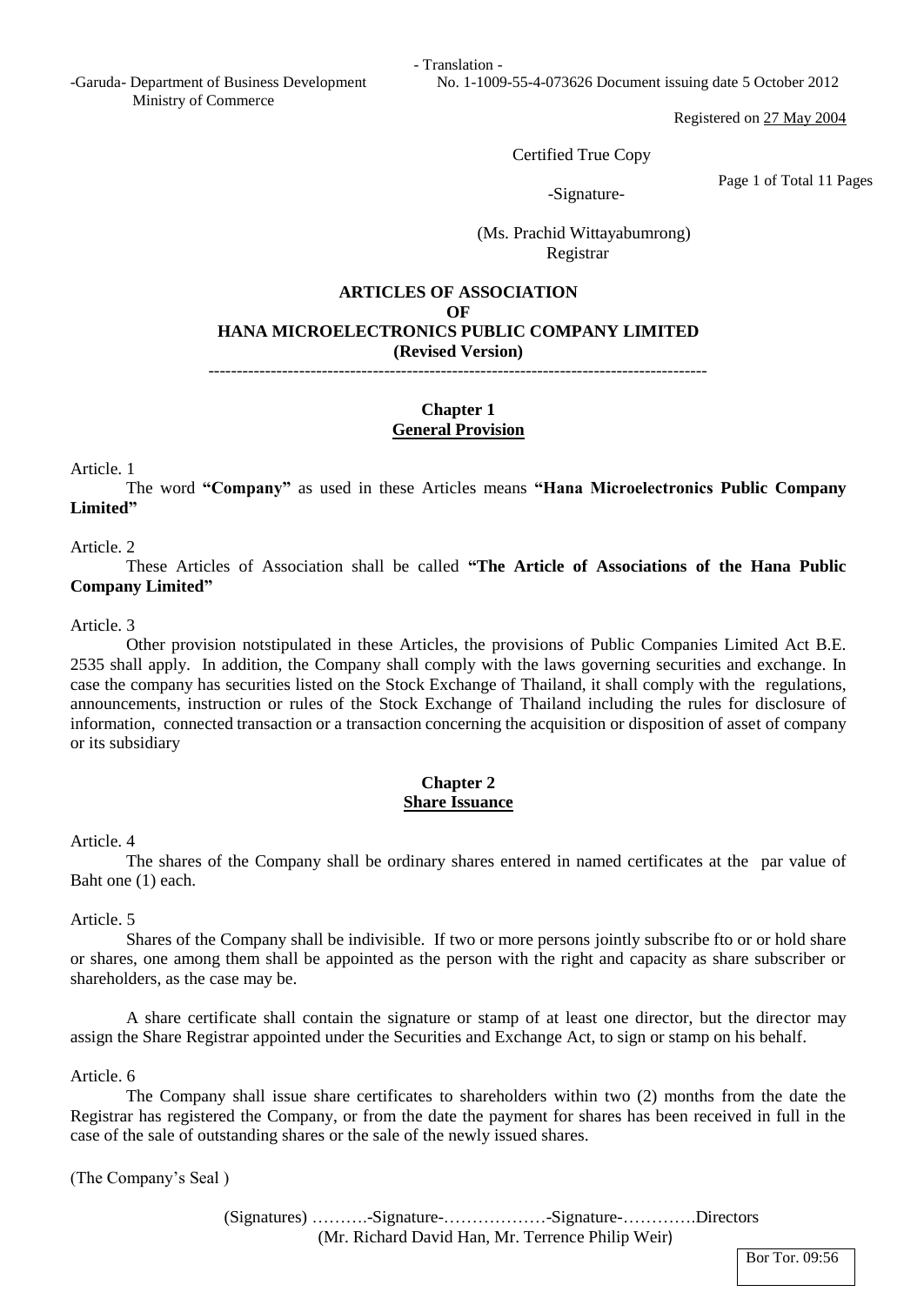- Translation -

-Garuda- Department of Business Development No. 1-1009-55-4-073626 Document issuing date 5 October 2012

Registered on 27 May 2004

#### Certified True Copy

-Signature-

Page 2 of Total 11 Pages

 (Ms. Prachid Wittayabumrong) Registrar

Article. 7

In respect of a share certificate, which is damage or defaced in essence, the shareholder may request for a new share certificate in substitution and a new share certificate shall be issued within fourteen (14) days from the date of receiving the request.

In case a share certificate is lost or destroyed, the shareholder shall present an evidence of lodging a complaint with the police or other appropriate evidence to the Company, and the Company shall issue a new share certificate to such shareholder within fourteen (14) days from the date of receiving the said evidence.

The Company may charge a fee for issue of new share certificate in substitution of the lost, defaced or damaged share certificate or in the event a shareholder requests for a copy of the register of shareholders, either in whole or any part, together with the certification by the Company, at the rate fixed by the Law.

#### Article. 8

The Company is prohibited from owning or accepting pledge of its own shares.

(1) The Company may buy-back its shares from shareholders who vote against a resolution of a shareholders meeting approving amendments to the Articles of Association concerning voting rights and dividend entitlement since they consider that they are unfairly treated or

(2) The Company may buy-back its shares for the purpose of financial management when the Company has accumulated profits and surplus liquidity and such shares buy-back shall not cause financial difficulties to the Company.

Provided that the shares bought back and held by the Company shall not be counted to form a quorum for shareholders' meetings and shall not have any voting rights or any right to receive dividend. The share buy-back, the disposition of shares and the reducing of share bought-back shall be in accordance with the Ministerial Regulations and Regulations of The Stock Exchange of Thailand.

The shares buy-back shall be approved by shareholders meeting except where the number of shares to be bought does not exceed 10 percent of the paid up capital, the Company's Board of Director shall have the authority to approve the shares buy-back.

## **Chapter 3 The Transfer of Share**

#### Article. 9

Shares of the Company shall be transferable unlimitedly.

Article. 10

Share transfer shall be valid upon the transferor's endorsement on the share certificate by stating the name of the transferee and signed by both the transferor and the transferee and delivery of the share certificate to the transferee. The said transfer of shares shall be valid against the Company upon the Company having received an application for registration of the transfer of shares.

(The Company's Seal )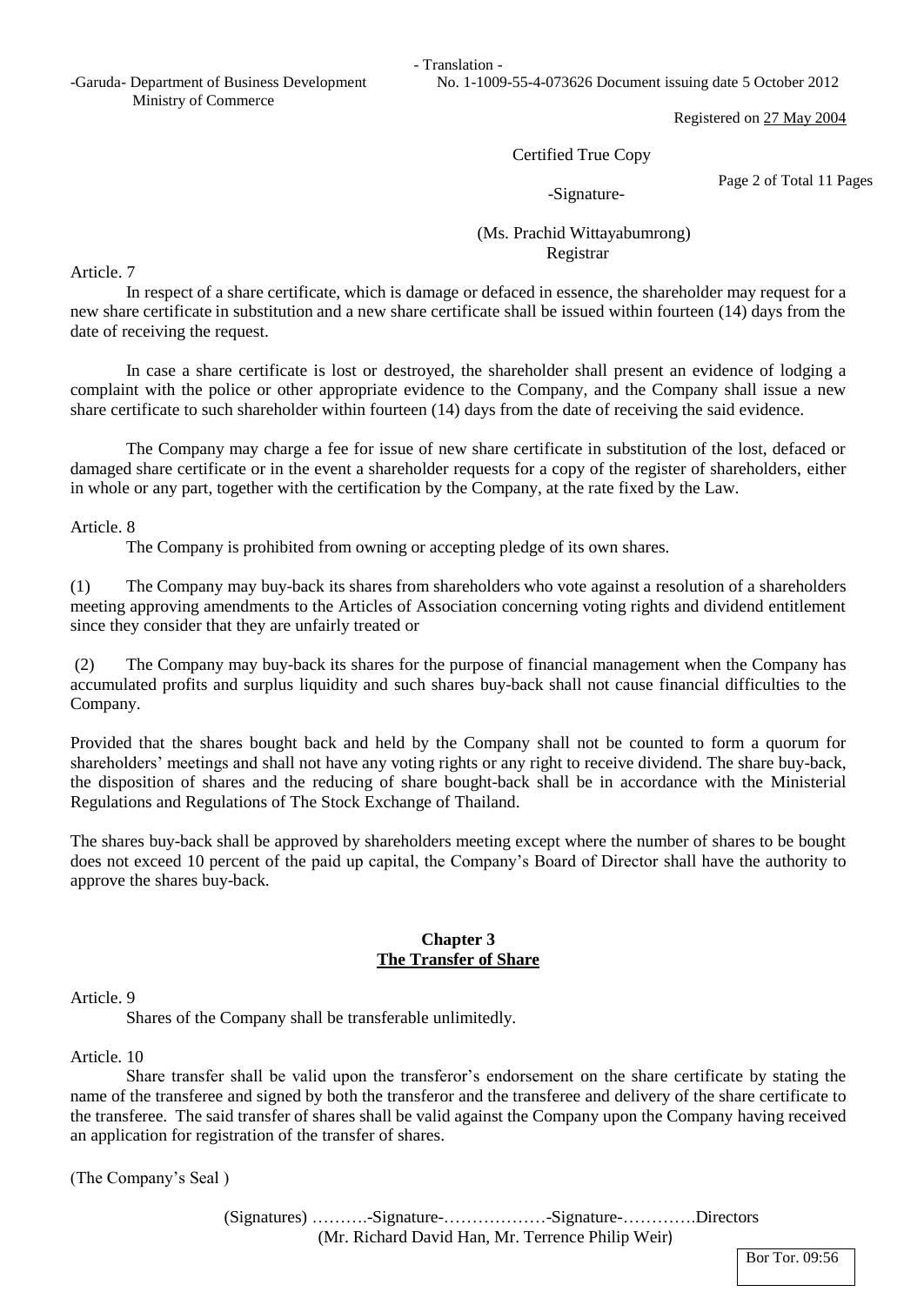- Translation -

-Garuda- Department of Business Development No. 1-1009-55-4-073626 Document issuing date 5 October 2012

Registered on 27 May 2004

Certified True Copy

-Signature-

Page 3 of Total 11 Pages

 (Ms. Prachid Wittayabumrong) Registrar

If the Company considers such transfer of shares comply with the law and the Articles of Association of the Company, the Company shall register the transfer of shares within fourteen (14) days from the date of receipt of the application. If such transfer of shares is incorrect or invalid, the Company shall inform the applicant within seven (7) days.

If the shares of the Company are listed on the Securities and Exchange of Thailand, the transfer of shares shall comply with the laws governing securities and exchange.

#### Article. 11

In case a transferee wishes to acquire a new share certificate, he shall send a request to the Company in writing bearing the signatures of the share transferee and of at least one witness in certification thereof and simultaneously return the former share certificate to the Company. The Company shall effect registration of the transfer of the shares within seven (7) days and issue a new share certificate within one (1) month from the date of receipt of the request.

#### Article. 12

In case a shareholder dies or becomes bankrupt and if the person entitled to the shares returns the former share certificate and produces complete lawful evidence, the Company shall effect registration and issue new share certificate to him within one (1) month from the date of receipt of complete evidence.

#### Article. 13

During the period of twenty-one (21) days prior to each meeting of the shareholders, the Company may suspend registration of share transfer by notifying the shareholders in advance at the head office and each branch office of the Company not less than fourteen (14) days before the date of commencement of share transfer suspension.

#### **Chapter 4 Board of Directors**

Article. 14

(1) The Company shall be managed by a Board of Directors, consisting of not less than five (5) persons and not more than eleven (11) persons, who are elected by a General Meeting, and not less than a half of the total number of directors shall have residence within the Kingdom and must possess qualifications prescribed by the laws.

The Directors of the Company shall be entitled to receive remuneration.

(2) The directors authorized to sign on behalf of the Company shall be any two directors jointly sign and affixed with the Company's seal

#### Articel. 15

The election of directors shall be in accordance with the following procedure

(1) Each shareholder shall have one vote on each share.

(The Company's Seal ) (2) Election of directors may be carried out on either an individual basis or en bloc basis as the meeting deem appropriate. In voting, either on an individual or en bloc basis, each person elected by a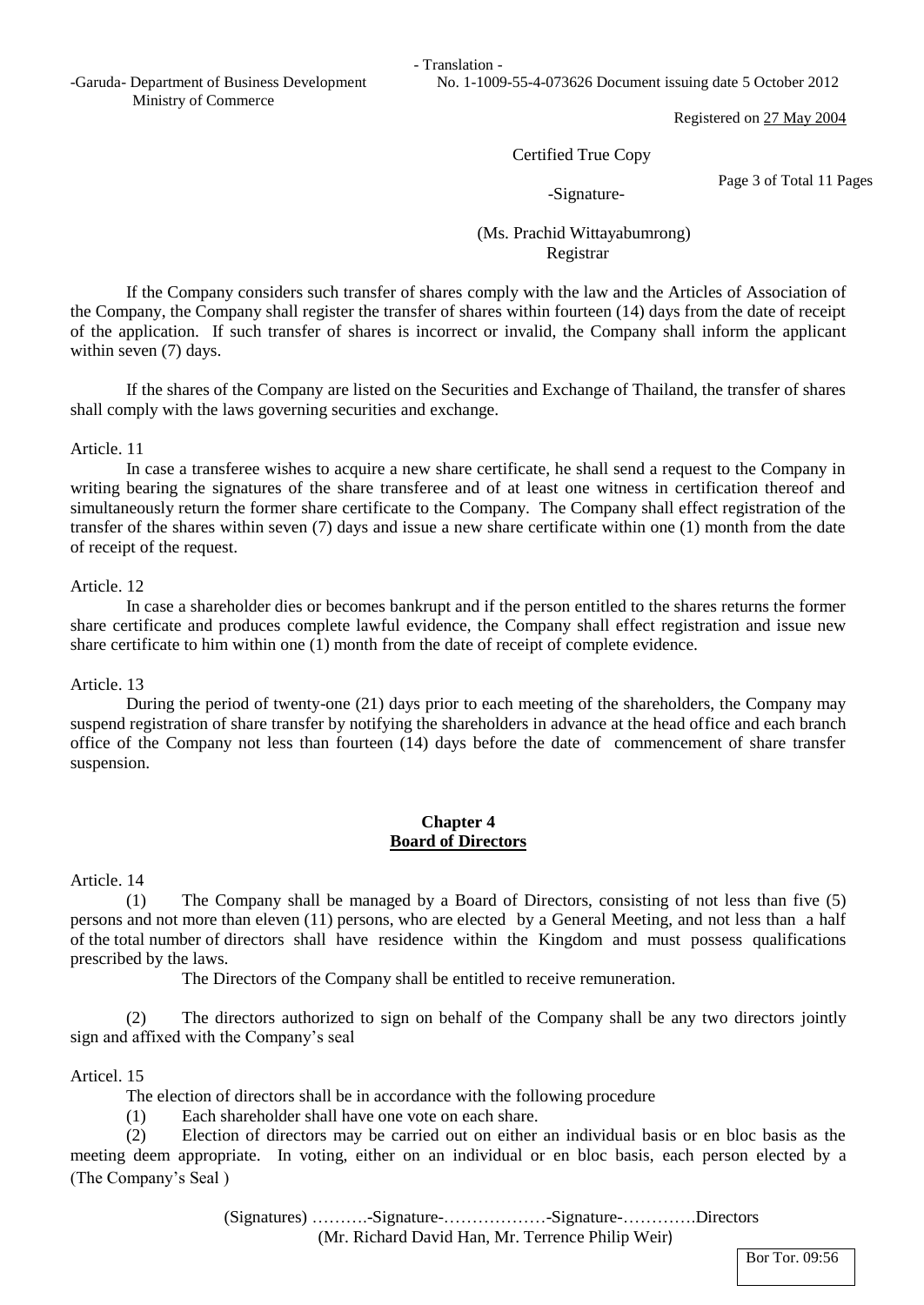-Garuda- Department of Business Development No. 1-1009-55-4-073626 Document issuing date 5 October 2012 Ministry of Commerce

Registered on 27 May 2004

## Certified True Copy

-Signature-

Page 4 of Total 11 Pages

 (Ms. Prachid Wittayabumrong) Registrar

shareholder shall receive vote in accordance with the entire number of shares held by such shareholder under (1) and the said shareholder may not allot any number of his votes to any person at his discretion.

(3) The person obtaining the highest votes arranged in order from higher to lower in a number equal to that of directors to be appointed are elected directors of the company. In the case of a tie  $\alpha$  a lower place, which would make the number of directors greater than that required, the chairman shall have a casting vote.

Article. 16

At every annual ordinary meeting, one-third  $(1/3)$  of the directors shall retire. If the number of directors cannot be divided into three parts, the number of directors closet to one - third (1/3) shall retire.

The director retiring from office in the first and second year after registration shall be made by drawing lots. For subsequent years, the directors who have held office longest shall retire. The directors retired under this Clause may be re-elected.

## Article. 17

Apart from retirement by rotation, the directors shall vacate office upon:

- (1) Death
- (2) Resignation
- (3) Dispossession of qualifications or disqualification under section 68 of Public Companies Limited Act B.E. 2535
- (4) Removal by a resolution of the shareholder's meeting
- (5) Removal by a court order

# Article. 18

Any director wishing to resign from his office shall submit his resignation letter to the Company and the resignation shall be effective on the date the resignation letter reaches the Company.

The director who resigns under the first paragraph may notify the Registrar of his resignation.

# Article. 19

In case a directorship becomes vacant other than on retirement by rotation, the board of directors shall elect a person who possesses qualifications and who is not disqualified under Section 68 of the Public Companies Limited Act B.E. 2535 as replacement at subsequent meeting of the board of directors except wherethe remaining duration of such director's term is less than two month. The replacing director shall hold office for the remaining term of the director whom he replaces.

The resolution of the board of directors under the first paragraph shall be supported by a vote of not less than three- forth (3/4) of the number of remaining directors.

Article. 20

(The Company's Seal )

Bor Tor. 09:56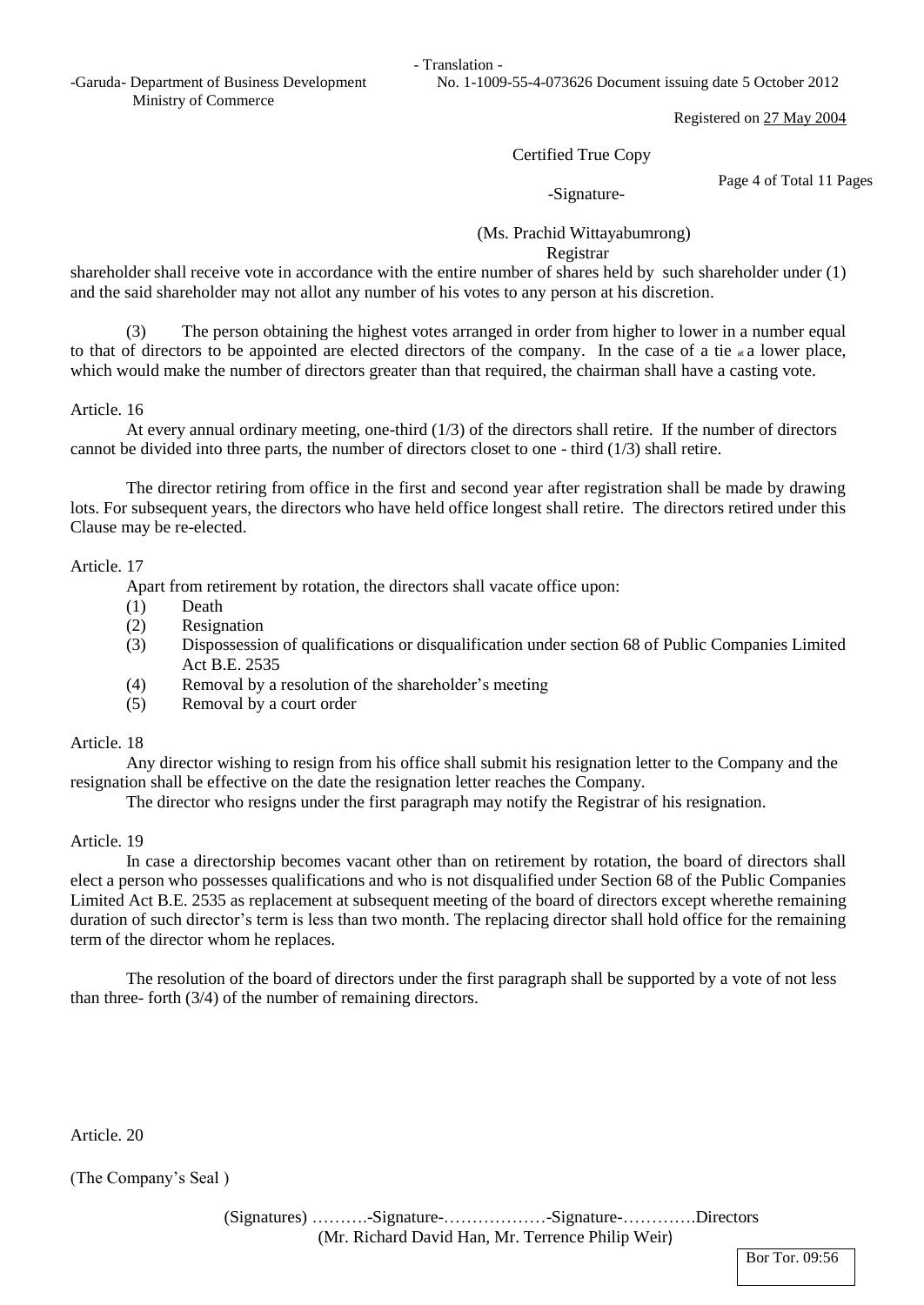- Translation -

-Garuda- Department of Business Development No. 1-1009-55-4-073626 Document issuing date 5 October 2012

Registered on 27 May 2004

#### Certified True Copy

## -Signature-

Page 5 of Total 11 Pages

## (Ms. Prachid Wittayabumrong) Registrar

The Meeting of shareholders may pass a resolution to remove any director prior to retirement by rotation by a vote of not less than three-forth (3/4) of the number of shareholders attending the meeting and having the right to vote and holding shares in aggregate not less than a half of the number of shares held by shareholders attending the meeting and having the voting rights.

Article. 21

Directors may or may not be shareholders of the Company.

#### Article. 22

The board of directors shall elect a director among themselves to be the chairman of the board.

In case the board of directors deems appropriate, the board may elect one or several directors as vicechairman who shall have the duties according to the Articles of Association in the business assigned by the chairman.

Board of Directors may appoint one or more Managing Director(s) to carry on the business of the Company under the supervision and control of the Board. The Managing Director (s) shall be granted by the Board such power and authority as the Board shallconsider necessary and appropriate. The Managing Director(s) shall be directly responsible to the Board of Directors. The Managing Director(s) shall receive such remuneration (whether by way of salary, wage or otherwise) as the Board of Directors may determine with the approval of a General Meeting. The Managing Director(s) must be a member of the Board of Directors.

#### Article. 23

At a meeting of the board of directors, there shall be directors attending the meeting at not less than one half of the total number of directors in order to constitute a quorum. In the event that the chairman is absent or is unable to discharge his duties, if a vice-chairman is present, he shall take the chair. If there is no vice-chairman or if there is one but he is not able to discharge his duties, the directors present at the meeting shall elect one among themselves to be the chairman of that meeting.

Decision of the meeting shall be made by majority vote.

Each director shall have one vote, but the director who has interests in any matter shall have no right to vote on such matter. In case of a tie vote, the chairman of the meeting is entitled to a casting vote.

## Article. 24

In summoning for a meeting of the board of directors, the chairman or the person assigned by him shall summon a directors meeting by sending notices of the meeting to the directors not less than seven (7) days prior to the date of the meeting. However, in case of necessity and urgency for the purpose of maintaining the rights or interests of the Company, the summon for a meeting may be made by other methods and the date of the meeting may be fixed sooner.

#### Article. 25

(The Company's Seal ) The board of directors shall hold meeting at least once in three (3) months at the head office of the Company or other provinces or foreign country as required by the chairman. The chairman shall convene the meeting or, in case of necessity, two or more directors may request the chairman to convene the meeting. In such case, the chairman shall fix the date of the meeting within fourteen (14) days from the date which he receives such request.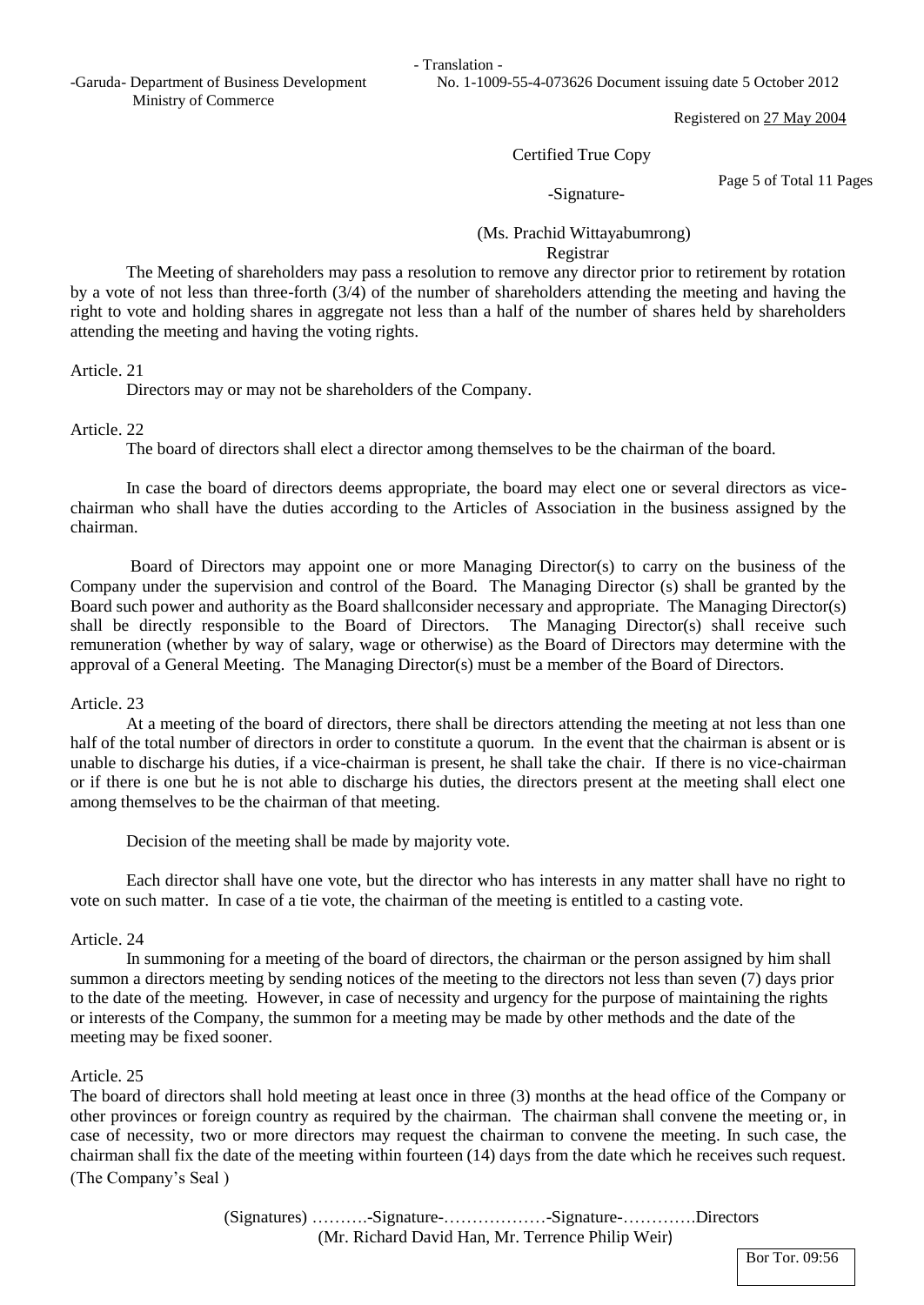- Translation -

-Garuda- Department of Business Development No. 1-1009-55-4-073626 Document issuing date 5 October 2012

Registered on 27 May 2004

#### Certified True Copy

-Signature-

Page 6 of Total 11 Pages

# (Ms. Prachid Wittayabumrong) Registrar

Article. 26

(1) The Board of Directors shall manage the business of the Company in accordance with the law and the objects enumerated in the Company's Memorandum of Association and shall have the authority to do all things therein provided or related thereto as well as the resolution of the shareholders meeting.

(2) The Board of Directors shall have the authority to acquire, buy, sell, mortgage or pledge the Company's movable or immovable properties for its business purposes, and to issue any other kinds of commercial security for the benefit of the Company in general, or as security for any debts, liability or obligations of the Company or of any third party.

(3) The Board of Directors shall have the authority to rent or to lease immovable property for more than three (3) years, as well as for shorter period; also it may affect registration with any governmental office, Department, Ministry of instrumentality in Thailand and abroad.

(4) The Board of Directors, in the name of the Company, may issue guarantees and bind the Company as guarantor or bailor for any person, ordinary person or juristic person.

(5) The Board of Directors shall have the authority to submit matters to arbitration, enter into compromises, and to commence, prosecute and defend court actions in the courts of any country, as well as to participate in bankruptcy casw, reorganization and liquidation proceedings of any of the debtors of the Company and to receive money or property from any person, natural or juristic, including courts and governmental authorities.

Article. 27

The Board of Directors may appoint one or more General Manager(s) to be employed by the Company. A General Manager(s) need not be a member of the Board of Directors.

## **Chapter 5 General Meeting**

Article. 28

The general meetings of the Company shall be held at the registered office of the Company or at such other place as the directors may decide and indicated in the notice for the meeting.

Article. 29

(1) The board of directors shall arrange for an annual ordinary meeting of shareholders within four (4) months from the last day of the fiscal year of the Company.

(2) All other general meetings are called extraordinary meeting.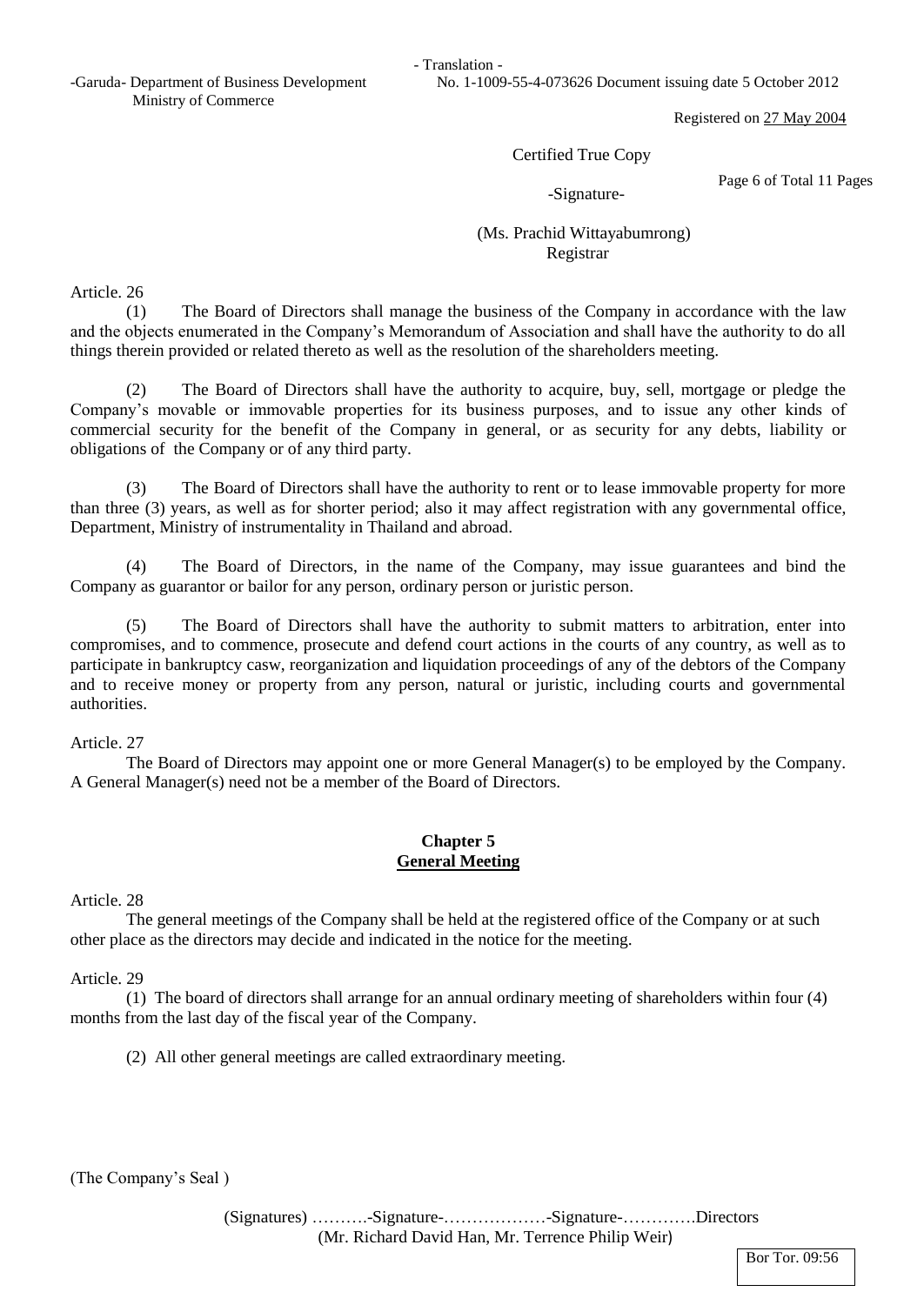- Translation -

-Garuda- Department of Business Development No. 1-1009-55-4-073626 Document issuing date 5 October 2012

Registered on 27 May 2004

#### Certified True Copy

-Signature-

Page 7 of Total 11 Pages

## (Ms. Prachid Wittayabumrong) Registrar

(3) The board of directors may summon an extraordinary meeting of shareholders whenever the board thinks fit. The shareholders holding shares altogether of not less than one-fifth (1/5) of the total number of shares issued or the shareholders of a number not less than twenty-five (25) persons holding shares altogether of not less than one-tenth (1/10) of the total number of shares issued may submit their names in a letter requesting the board of directors to summon an extraordinary meeting of shareholders at any time but they shall give reasons for such request in the said letter. In such case, the board of directors shall arrange for the meeting of shareholders to be held within one (1) month from the date of receipt of such request from the shareholders.

#### Article. 30

In summoning a meeting of shareholders, whether ordinary or extraordinary, the board of directors shall send notice of the meeting specifying the place, day, agenda of the meeting and the business to be transacted at the meeting together with sufficient details and opinion of the board of directors on such matter, and shall deliver the same to the shareholders and the Registrar for their information not less than seven (7) days before the date of the meeting. Besides, the notice of the meeting shall also be published for three (3) consecutive days in a newspaper with the last publication appearing not less than three (3) day prior to the date of meeting.

#### Article. 31

The Meeting of shareholders must be attended by shareholders or proxies (if any) of not less than twenty-five (25) persons or not less than half of total number of shareholders and have an aggregate number of shares of not less than one-third (1/3) of all shares issued to constitute a quorum.

## Article. 32

(1) If at any meeting of shareholders, after one hour from the time fixed for the meeting a quorum is not constituted, and if such meeting of shareholders was requested for by the shareholders, such meeting shall be cancelled. If such meeting of shareholders was not called for by the shareholders, the meeting shall be adjourned to a new date and a notice for the meeting shall be sent to every shareholder not less than seven (7) days in advance. At such adjourned meeting no quorum is required.

(2) A notice of an adjourned meeting shall specify the agenda and such an adjourned meeting shall not transacted any business or pass any resolution passed on any matter not specified in the notice.

## Article. 33

(1) At a meeting of shareholders, shareholders may appoint any other person who is suri juris by a proxy to appear and vote on his behalf. The proxy form must be dated and signed by the principal and according to the form prescribed by the Registrar, which must contain at least the following:

- 1. Number of shares held by the principal
- 2. Name of the proxy;
- 3. Number of the meeting which the proxy is authorized to attend and vote

(The Company's Seal ) (2) The proxy holder must deposit the instrument appointing the proxy with the Chairman or other person designated by the Chairman. If the shareholder is a juristic person, satisfactory evidence as to the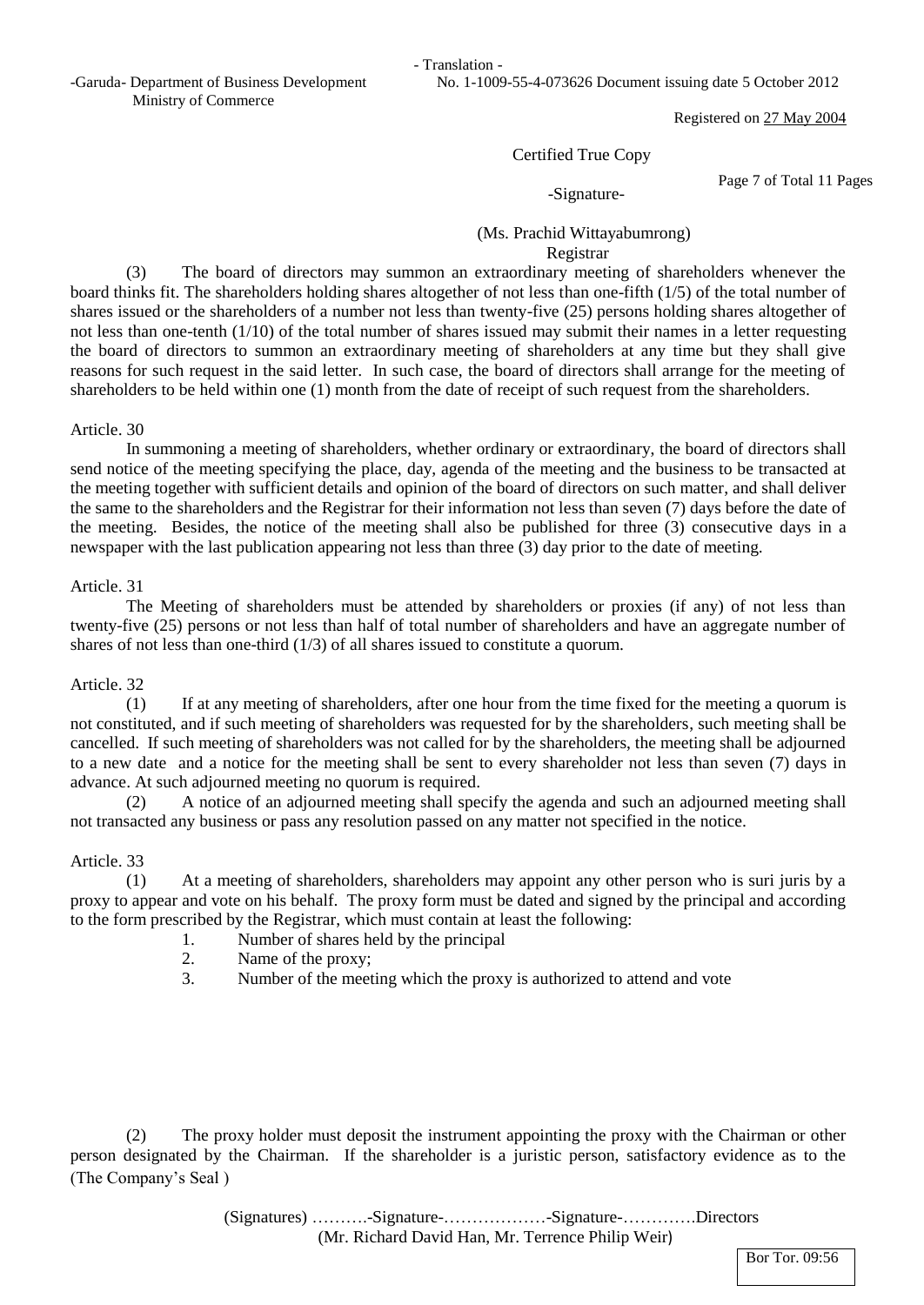-Garuda- Department of Business Development No. 1-1009-55-4-073626 Document issuing date 5 October 2012 Ministry of Commerce

Registered on 27 May 2004

## Certified True Copy

-Signature-

Page 8 of Total 11 Pages

 (Ms. Prachid Wittayabumrong) Registrar

authorized signature(s) of said juristic person must also be deposited with the Chairman together with the instrument appointing the proxy.

(3) In the event the proxy appointed is himself a shareholder or if the same person not being a shareholder receives more than one (1) appointment as proxy, he shall be entitled to cast as may votes as appointments he holds in addition to his personal vote if he is a shareholder.

Article. 34

(1) The Chairman shall preside over the meeting of shareholder. In the event the Chairman is absent or unable to perform the duty, the Vice-Chairman shall act as the Chairman. If a Vice-Chairman does not present or is unable to perform the duty, the shareholders present shall elect a shareholder to act as the Chairman of such meeting.

(2) In the case of a tied vote, the Chairman of the meeting shall be entitled to a casting vote.

Article. 35

The Chairman may postpone a general meeting with the consent of the meeting. However, in the succeeding meeting no other business may be discussed or transacted except the business pending from the previous meeting.

## Article. 36

The resolution of the meeting of shareholders shall be supported by the following votes:

(1) In a normal case, by the majority vote of the shareholders who attend the meeting and be entitled to vote. In case of a tie vote, the chairman of the meeting shall be entitled to a casting vote.

(2) In the following cases, by a vote of not less than three-fourths (3/4) of the total number of shareholders present at the meeting and be entitled to vote:

 A. The sale or transfer of whole or essential parts of business of the company to other persons.

 B. The purchase or acceptance of transfer of businesses of other company or private companies to the Company.

 C. Entering into, amending or terminating the contract relating to the leasing out of business of the Company in whole or in essential parts; the assignment to other person to manage the businesses of the Company or the amalgamation of the businesses with other persons with an objective to share profit and loss.

- D. Amendment to the Memorandum of Association or Articles of Association.
- E. Increase or reduction of the capital of the Company or the issuance of debentures.
- F. The amalgamation of company of companies or liquidation of the Company.

# **Chapter 6 Auditor**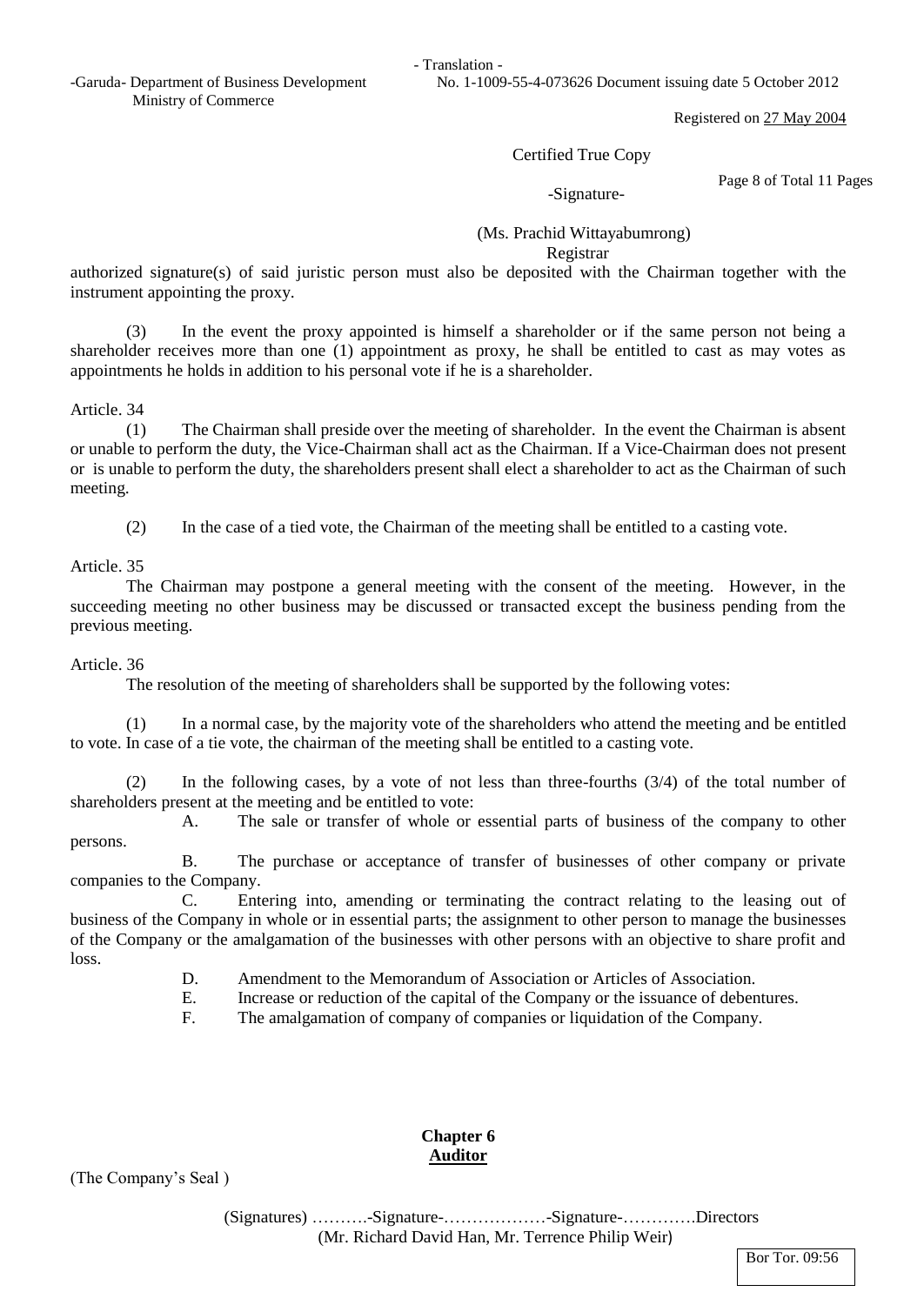-Garuda- Department of Business Development No. 1-1009-55-4-073626 Document issuing date 5 October 2012 Ministry of Commerce

Registered on 27 May 2004

Certified True Copy

-Signature-

Page 9 of Total 11 Pages

 (Ms. Prachid Wittayabumrong) Registrar

Article 37

The Auditor of the Company shall be appointed by the shareholders meeting. The remuneration of the auditor shall be fixed by the shareholders meeting.

Article 38

A retiring auditor is eligible for re-appointment.

## Article 39

No director, nor any representative or employee of the Company may be appointed as auditor during the period of their office.

## Article 40

The auditor has the power to examine the accounts, documents and other evidences relating to the revenue and expenditures as well as the assets and liabilities of the Company during its office hours. For such purpose, he shall have the power to interrogate the directors, staff, employees, officers of any positions and the representatives of the Company, and to instruct them to give factual statements or to furnish documents or evidences relating to the operation of the business of the Company.

## Article 41

The auditor has the duty to attend every meeting of shareholders whenever it is held to consider the balance sheet, the profit and loss statement and problems concerning the accounts of the Company in order to give explanations to shareholders about the auditing of accounts. The Company shall also send to the auditor such the reports and documents of the Company that should be sent to shareholders in such meeting .

# **Chapter 7 Dividends and Reserve**

## Article 42

No dividend shall be paid otherwise than out of profit. In the case where a Company has accumulated losses, no dividend shall be paid.

A dividend shall be paid according to the number of shares, each share being equally paid.

The Board of Directors may pay to the shareholders such interim dividend from time to time when the Company has suffient profit and report to the next meeting of shareholders for information.

Dividend must be paid within one (1) month after the resolution of the meeting of shareholders or of the Board of Directors being passed, as the case may be. In this connection, notice in writing must be sent to the shareholders, and such notice must also be published in newspapers within one (1) month after the resolution of the meeting of shareholders or of the Board of Directors being passed, as the case should be.

Article 43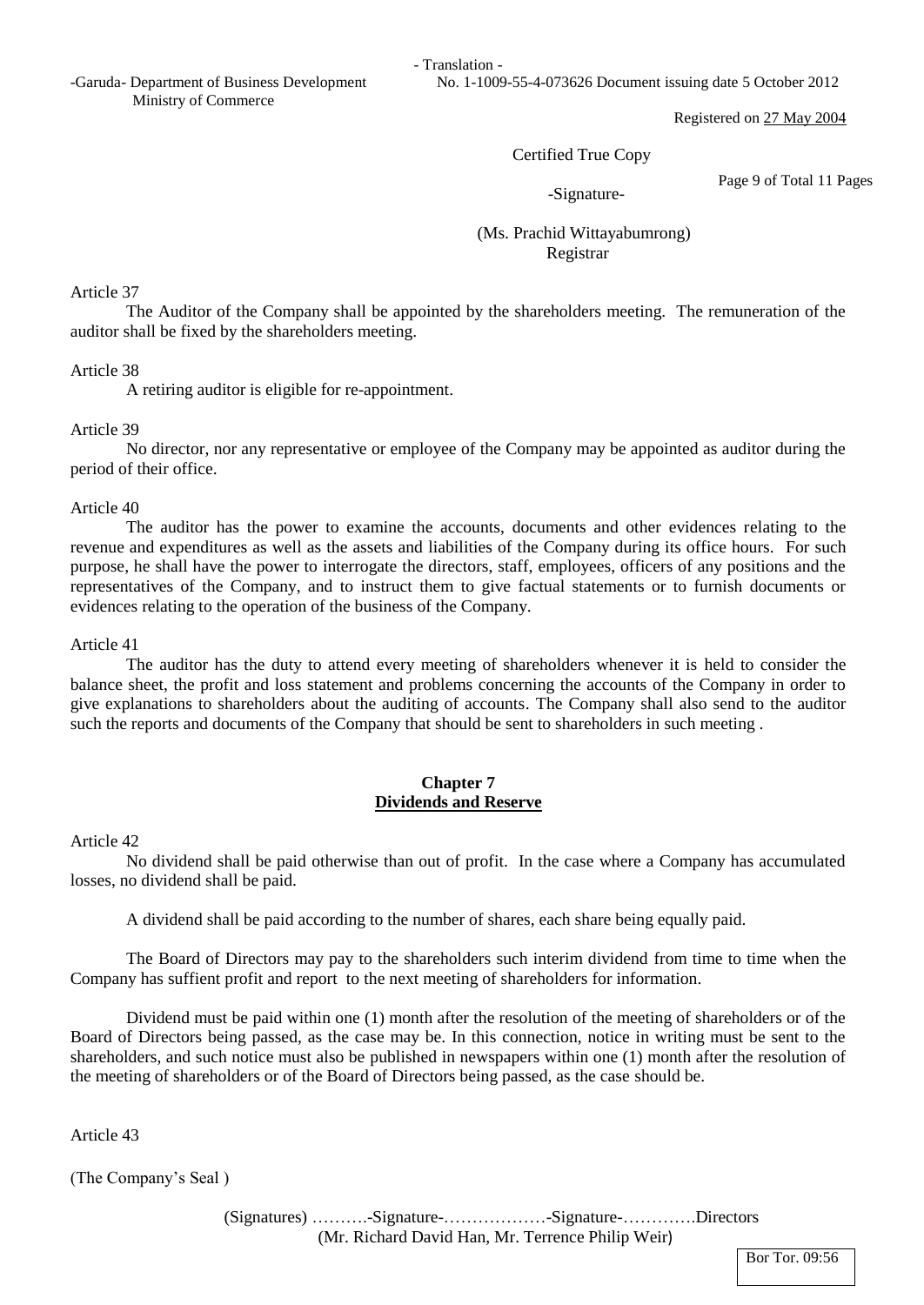-Garuda- Department of Business Development No. 1-1009-55-4-073626 Document issuing date 5 October 2012 Ministry of Commerce

Registered on 27 May 2004

## Certified True Copy

-Signature-

Page 10 of Total 11 Pages

## (Ms. Prachid Wittayabumrong) Registrar

The Company must appropriate to a reserve fund at least five (5) percent of its annual net profit less accumulated loss (if any) until the reserve fund reaches not less than ten (10) percent of the registered capital. In addition to such reserve, the Board of Directors may propose to the shareholders meeting to adopt resolution for a particular reserve as it deems appropriate for the purpose of the Company's business operation.

## **Chapter 8 Books and Accounts**

## Article 44

The accounting period of the Company commences on the first day  $(1<sup>st</sup>)$  of January and ends on the thirty-first  $(31<sup>st</sup>)$  day of December of every year.

## Article 45

The Company's books and accounts may be kept in the English language with Thai language translations wherever required by law.

## Article 46

The directors shall cause true and complete accounts of the following to be kept:

(A) the sums received and expended by the Company and of the matters in respect of which each receipt or expenditure takes place; and

(B) the assets and liabilities of the Company

# Article 47

The Company shall arrange for the preparation and keeping of accounts as well as the auditing thereof in accordance with the law governing same, and shall make a balance sheet and profit and loss statement at least once every twelve (12) months of the accounting period of the Company and submit the same to the annual ordinary meeting shareholders for approval.

# Article 48

The Board of directors must send the following documents to shareholders, together with the letter summoning the annual ordinary meeting.

(1) A copy of the audited balance sheet and profit and loss statement together with the auditor's report.

(2) Annual report of the Board of Directors.

## Article 49